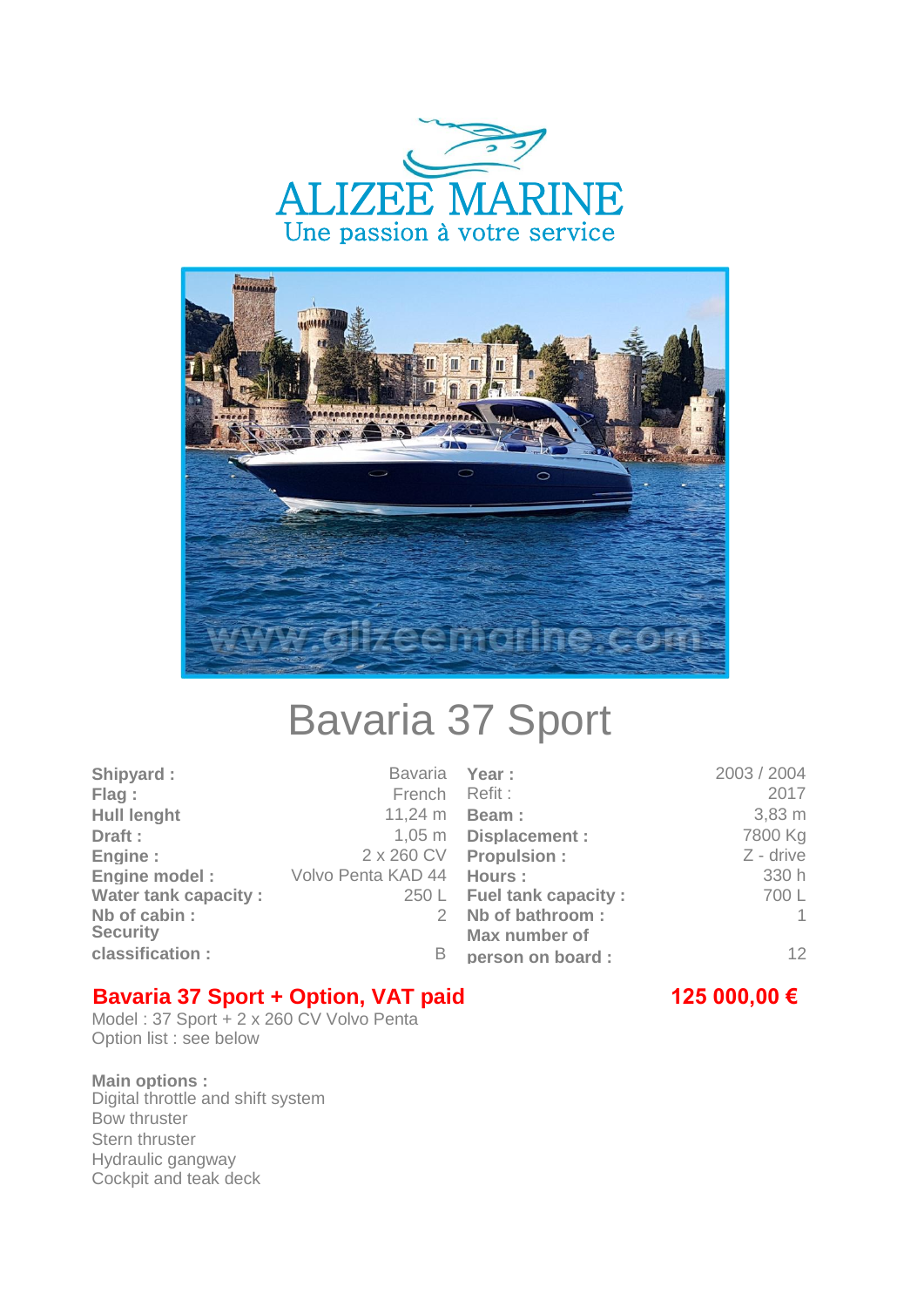#### **Extra option :**

#### **Interrior arrangement :**

2 Cabins - 1 Bathroom - Air conditionning system TV instalation - Water heater - Black water tank Electric toilet - Tender garage

#### **Galley :**

Electric plates - Microwave - Fridge - Cockpit fridge Plancha - Ice maker - oven

#### **Electrical system :**

Bow thruster - Stern thruster - Electric windlass 12 V - 220 V Outlet - Hydraulic Flaps - TV - Hydraulic gangway Air conditionning system - Bridge searchlight

#### **Navionics :**

GPS/Depth sounder Garmin - Automatic pilot HIFI System - Outdoor loud speaker Digital throttle and shift system - VHF

#### **Upholstery :**

full upholstery - Front sunbathing Bimini - Camping awning

#### **Safety equipement :**

Security Pack - Fenders

#### **Others :**

Cockpit shower - Swimming ladder Swimming plateform in teack - Cockpit lights LED Cockpit deck in teack - Stainless steel ancor

### **Observation :**

Stunning Bavaria 37 Sport beautifully maintained and very well laid out, this reference of the german manufacturer "Full option" having beneficied of a Refit in 2017\* Benefiting from all the conveniences and a fabulous Volvo Penta bi-motorization, it will allow you to fully enjoy your cruises.

#### **Refit\* (2017)** Hull wrap Underwater light On-board instrumentation o Stainless steel ancor Delta Full upholstery and awning

**FULL MAINTENANCE REPORTS AVAILABLE UPON REQUEST SEA BERTH AVAILABLE (Alpes Maritimes)**